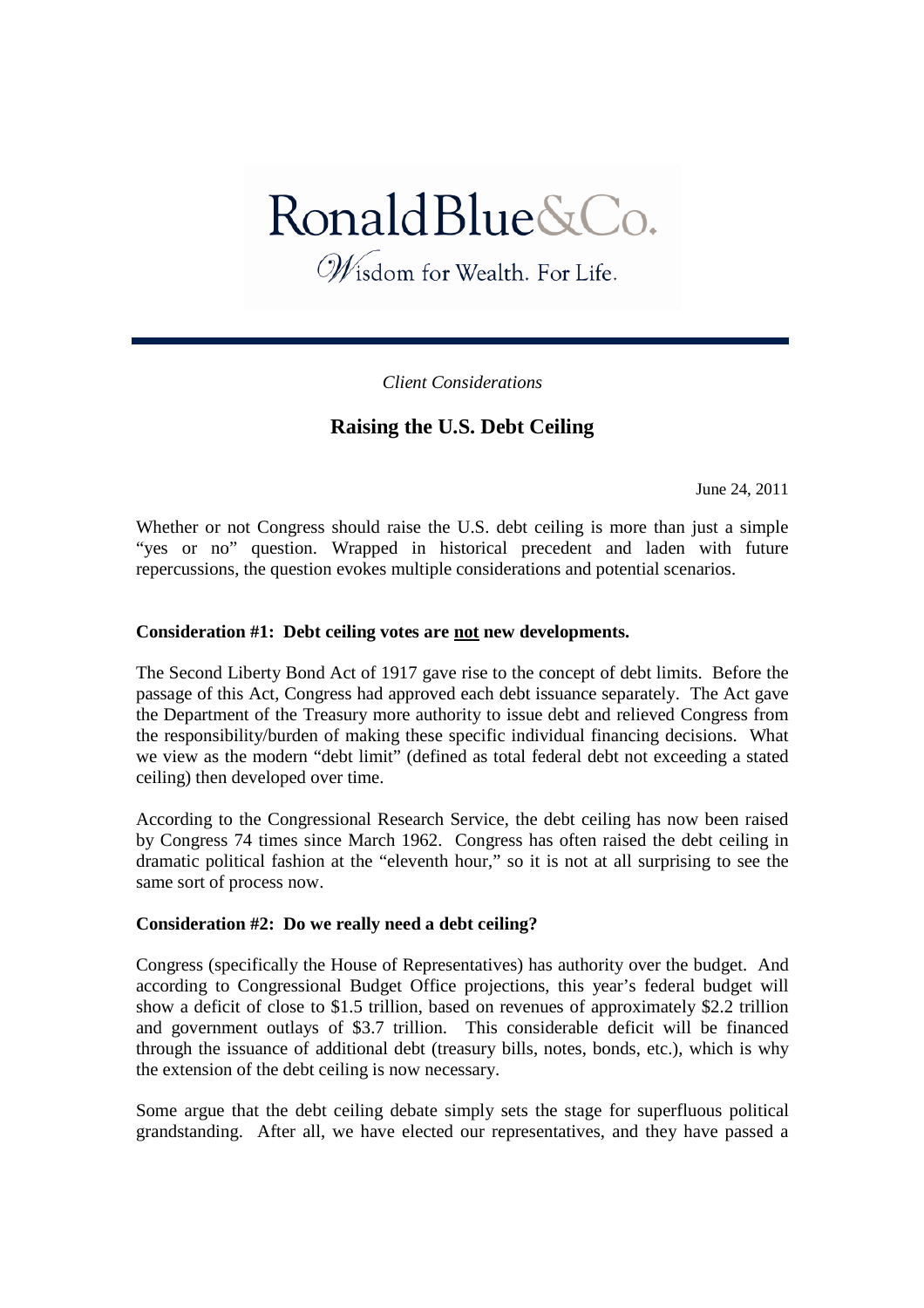budget, seemingly not too concerned about the wide budget deficit. In this context, arguing over the debt ceiling extension seems like arguing over whether or not to pay the bills that we have already agreed to pay. Some politicians grab onto the debt ceiling debate for political theatrics: to paint an opponent or an entire party as fiscally irresponsible. It also has been used as a tool by the minority party to force budgetary changes.

However, in a broader context, the debate surrounding the debt ceiling issue (and media coverage of the issue) has helped the average voter to become more informed about the challenges that we face as a nation. The record \$1.5 trillion deficit requires more than the passing consideration that prior votes have. A politician's vote to extend the debt ceiling can also be viewed as an important accountability tool. An old adage states that "sunlight is the best disinfectant." It seems that the debt ceiling votes bring a little sunlight into the budget process. If a politician chooses to extend the ceiling, he is in a sense going on record, both for the budget decisions that helped create the need for the vote and for the debt vote itself. So, the debt ceiling issue really stands as an important political "check and balance" to Congressional power over the purse strings of the budget.

### **Consideration #3: How did we get here so quickly?**

In the last fifteen years, the debt ceiling has nearly tripled. In the mid 1990s, the debt ceiling was less than \$5 trillion. It now stands at \$14.3 trillion. While roughly half of this increase in the debt ceiling has occurred in the last three years, the United States has been running annual federal deficits every year since 2002. We did not get into this problem overnight; despite all the political bickering over the issue, both Republicans and Democrats share the blame.

For its part, the George W. Bush administration ramped up military spending significantly to fund engagements in Iraq, Afghanistan, and the broader "war on terror." But the Bush administration was also often far too weak in arguing against (and vetoing) spending initiatives advanced by Congress, especially once the Democrats took control in 2006. Of course, one can argue that some of these decisions were externally imposed and some were driven by various policy goals from within. But the cold truth is that by the end of the Bush Administration, the surpluses that were generated by the "Republican Revolution" Congress and the Clinton Administration looked like distant fantasies.

Since the early days of the 2008 credit crisis, the country's deficit situation has deteriorated even more rapidly. In part, this has been due to decisions of the current Obama administration in its pursuit of (what we believe to be) a flawed Keynesian economic model: one that relies on increased government spending to spur aggregate demand and thereby increase economic growth. In following such a model, the Obama administration supported (and Congress passed) a massive federal stimulus program in the new president's first few months in office. Sadly, this stimulus program has only met with limited success. What we have seen instead is massive growth in the country's annual deficits and in the nation's debt burden. This proclivity for much higher spending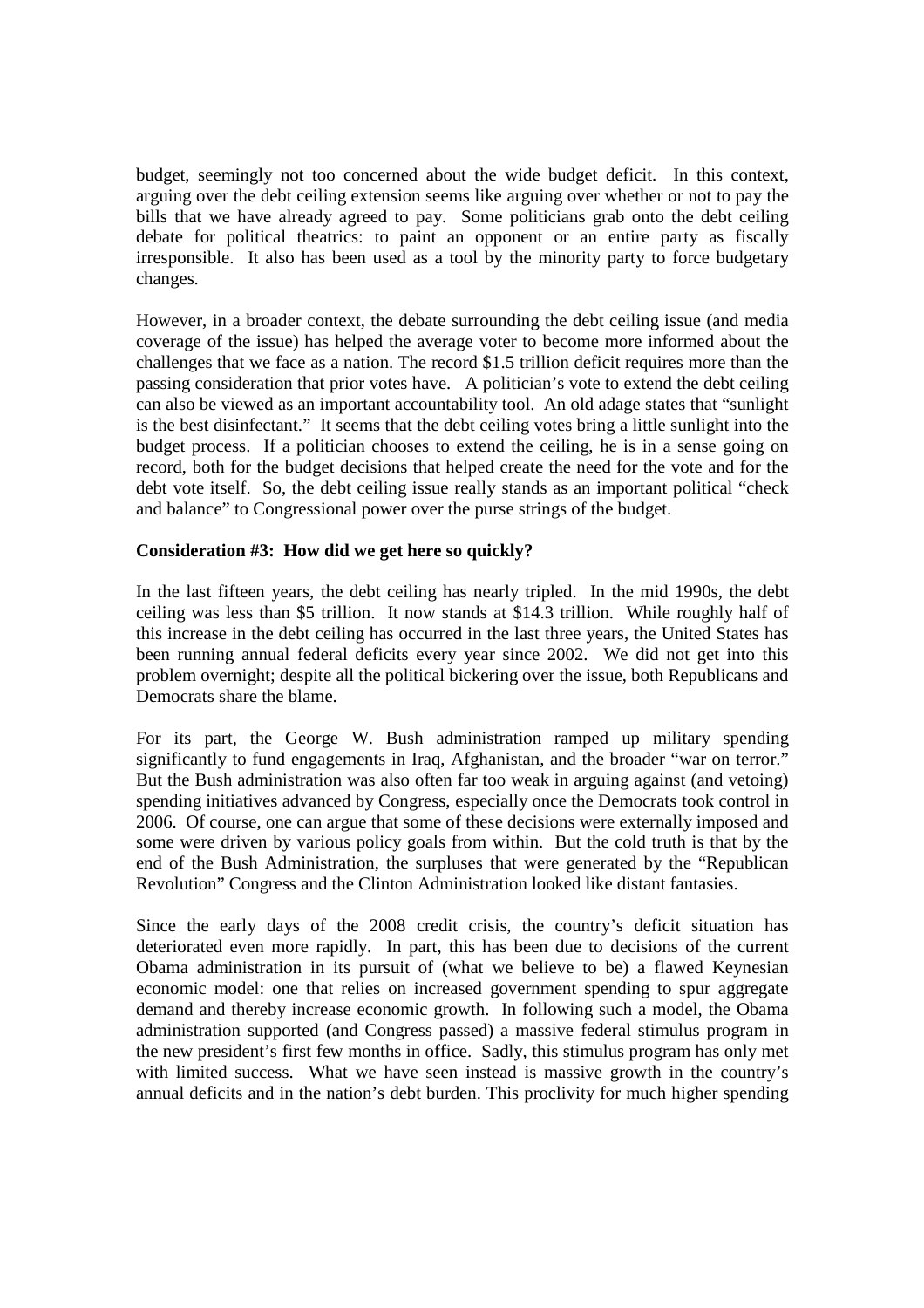levels in the midst of a "great recession" took place in the context of significantly declining tax revenues.

### **Consideration #4: But I've heard we've already hit the debt ceiling … what is happening now?**

This is true. The math may not be exact, but most measures indicate that the U.S. Treasury hit the debt ceiling (\$14.294 trillion) early in the week of May 16, 2011. There was little fanfare or market reaction to the news. Why?

Thankfully, the U.S. Treasury had been planning for this event for some time now. They began implementing "extraordinary measures" in the days leading up to the piercing of the debt ceiling. These measures included:

- ending a Supplementary Financing Program used by the Federal Reserve,
- cancelling a lending program used by state & local governments for the prerefunding of municipal debt,
- deferring certain payments to government employee pension accounts.

According to Treasury Secretary Geithner, these measures will allow the Treasury to function somewhat normally until early August. But the Secretary has also stressed repeatedly that the sooner the Congress takes action on the debt ceiling extension, the better. Like it or not, the U.S. is the world's largest debtor nation, and there are clear economic implications for world markets if more and more investors become convinced that the U.S. may consider defaulting on its obligations.

### **Consideration #5: Some politicians are calling for no extension of the debt ceiling. Since we already seem to be drowning in debt, that appears to be a good idea. Is it? What are the practical implications of not raising the debt ceiling?**

We believe that the debt ceiling should be – and ultimately will be – extended. As we said previously, we did not get into this fiscal situation overnight. We are not going to wave a magic wand and suddenly escape from its grasp, either.

Those who advocate not extending the debt ceiling seem to have the country's best interests at heart. As a country, there is no denying that we are spending too much relative to government tax revenues. From their perspective, going "cold turkey" is akin to quickly returning fiscal sanity to the federal government. The problem with this approach is that it is similar to a morbidly obese person deciding to stop eating between now and Christmas. While he will likely lose weight, it is also likely that he'll face other health problems, maybe even death, before the holiday arrives. Likewise, failure to raise the debt ceiling is a decision with widespread repercussions.

The consequences of a failure to raise the debt ceiling by early August are rather severe. The Treasury Department would no longer be authorized to issue new debt and the federal government would begin to operate on a cash flow basis. In effect, outflows paid (interest payment on outstanding debt, service payments, etc.) would be matched against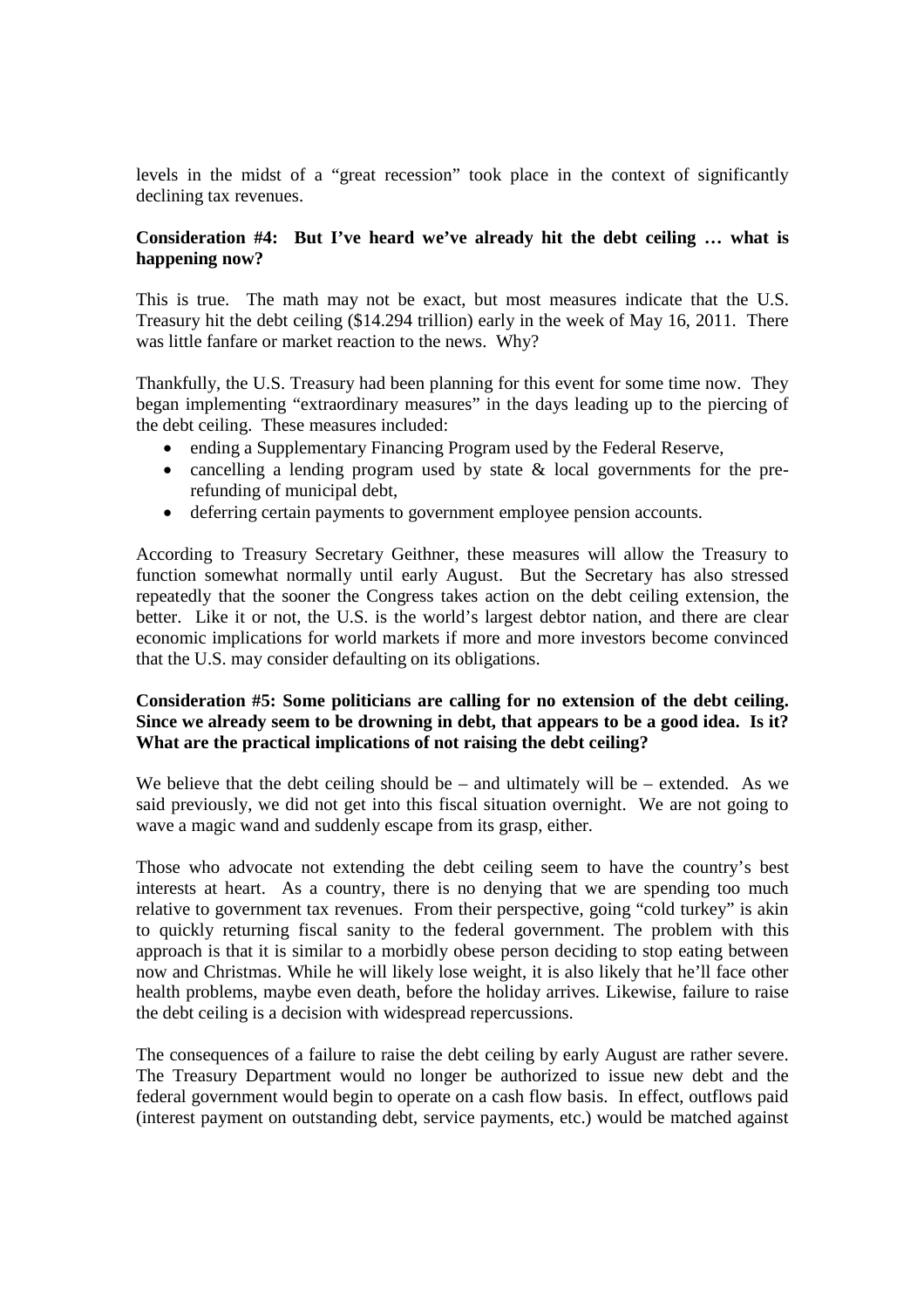inflows received (tax revenues and fees). This "prioritization of payments" system could lead to delays in payments for government services or other operations, since servicing existing interest and principal payments coming due on Treasury bonds (avoiding default) would likely take top priority of any cash flow. Federal government workers could see delays in receiving their salaries or other benefits as the fiscal strains became more pronounced. Eventually, as these strains become more severe, a default could occur as the likelihood of an inadvertently missed interest payment on an existing debt obligation grows over time.

If a default event involving U.S. government debt were to occur, the market and economic reaction to the event could be severe, even if the event was quickly resolved. The value of the U.S. dollar would likely decline rapidly as international confidence in its "reserve currency" status declined. The value of real assets (gold, alternative reserve currencies) would likely rise. The AAA rating of U.S. debt would likely be lowered, and one would expect a significant increase in interest rates as a credit risk premium is priced into the valuation of Treasury debt, currently considered the world's "risk-free asset." Economic growth would be negatively impacted by higher interest rates, coupled with lower confidence levels for consumers, businesses, and banks. Risk-based assets like stocks would suffer. The situation would be akin to the market reaction following the Congress' failure to pass TARP (the Troubled Asset Relief Program) in late September 2008. While TARP was eventually passed just a few days later, in the interim the U.S. stock markets lost about 10%.

#### **Consideration #6: If refusing to extend the debt ceiling is not the best answer, what can be done to address our debt imbalances?**

In the previous weight loss analogy, what the overweight man needs to do is reduce his calorie intake and start a physical training program that returns his body to health *gradually*. Similarly, we need to extend the debt ceiling, *but we need to do it in a responsible way.* This might come in the form of a federal spending cap tacked onto the debt ceiling vote. We might also see politicians acquiesce to significant spending cuts in order to secure passage of the extension.

In our opinion, long-term budget reform is a critical component of this process. The United States needs to target reforms in many areas where politicians (and voters) do not want to look: areas like Social Security and Medicare. The situation with Medicare is particularly troubling because it is one of the most popular government programs *and* its costs appear to be rising the fastest. Voter education in these areas also appears to be badly needed. A recent Washington Post-ABC News poll showed that most Americans are poorly informed about the budget, believing that small tweaks can fix the problem. In these polls, the only thing most Americans seem to agree on is that taxes "for the rich" need to increase. The reality is that small tweaks *cannot* fix the problem, but long-term structural changes can.

The solutions are not that difficult on paper. Washington politicians only have to look back to their home states and municipalities, where government expenses have been